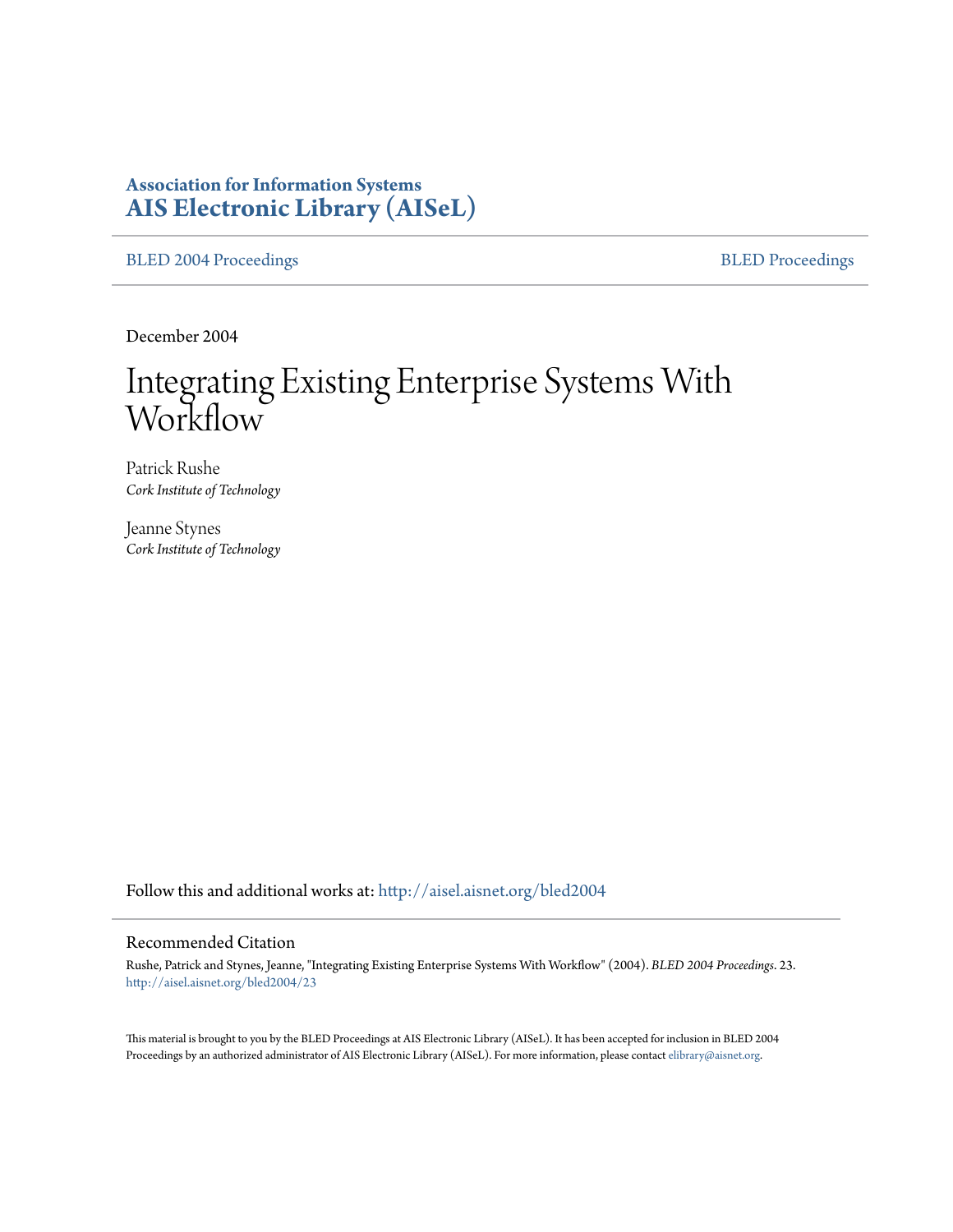## **17th Bled eCommerce Conference**

#### **eGlobal**

Bled, Slovenia, June 21 - 23, 2004

# **Integrating Existing Enterprise Systems With Workflow<sup>1</sup>**

#### **Patrick Rushe, Jeanne Stynes**

Cork Institute of Technology, Ireland prushe@cit.ie, jstynes@cit.ie

## **Abstract**

*Reducing costs and reducing time to market are two major keys to survival in the software market. Workflow reduces costs and time dramatically where applications involve the passage of work between recipients in order to meet certain business objectives. New projects in this area often use workflow technology. However, workflow's applicability is often overlooked where developers are working on maintaining or upgrading existing systems. This paper discusses the work involved in integrating an existing system with a workflow management system, and examines the benefits of incorporating workflow into existing systems.* 

## **1 Introduction**

l

Workflow is a composite of several technologies and concepts, interwoven together to form a body of knowledge. Workflow Management involves controlling, monitoring, optimizing and supporting business processes (Aalst, 1998). A workflow system is a workflow management system (WfMS) grouped with domain specific applications, databases, resources and data, all of which cooperate to automate business processes (WfMC, 1995).

The term Business Process Modelling (BPM) has been used to incorporate all activities relating to the transformation of knowledge about business systems into models that describe the processes performed by organisations (Scholz-Reiter and Stickel 1996). A resulting model can be converted into a process definition, a representation of the business process in a form which supports automated manipulation, such as future modelling, or enactment by a workflow management system. A process instance is a single enactment of a process (WfMC, 1999).

<sup>&</sup>lt;sup>1</sup> Research funded by Enterprise Ireland Innovation Partnership Programme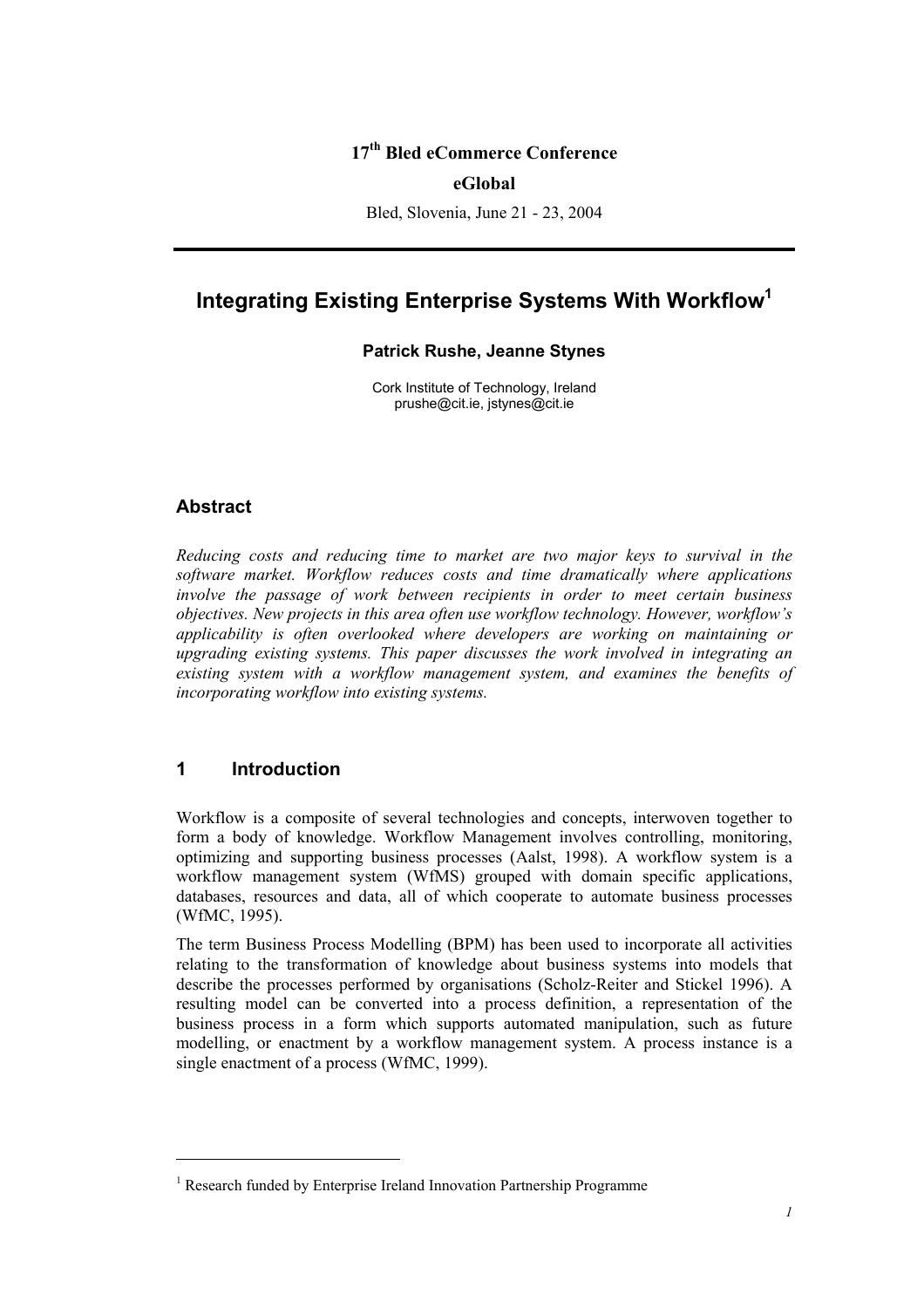*Patrick Rushe, Jeanne Stynes* 



*Figure 1: Ontology Of Workflow* 

An organisation forms the context in which process instances will be enacted, and is modelled separately from the process definition. The organisational model is a map of individuals, groups, supervisors, departments etc. Unlike a process definition, the organisation model may be dynamically changed during the execution of a process instance. For example, the model would have to be adjusted to reflect the promotion of a staff member during the enactment of a process.

A WfMS has two critical components: an enactment service to support the execution of process instances, and a repository service to support the storage, access, deletion and update of process definitions. One of the reasons standardisation is so slow in workflow is the infinite complexity of a process enactment. Figure 1 presents the ontology of workflow.

Even though few WfMSs comply fully with the Workflow Management Coalition's reference model (WfMC, 1995) and its related standards, the model serves as a point of reference both to WfMS implementers and academics, playing a role similar to the OSI model in networking. The WfMC reference model defines the four interfaces that a WfMS should implement, namely, a process definition interface allowing management of process definitions, a client and invoked application interface allowing communication with applications that use and are used by the WfMS, an interoperability interface allowing the passage of process instances between separate workflow engines, and an administration interface allowing communication with administrative applications.

Using workflow technology in the development of software systems, where the passage of work between participants is automated can reduce time-to-market and cost. However, there is a tendency to overlook the benefits of applying workflow technology where projects are being upgraded or are undergoing maintenance. The business processes automated by these systems are becoming more important, subject to frequent change, becoming more complex, and increasing in number (Dong and Chen, 2004). Since workflow is specifically designed to cater for this, integration of workflow at any stage of a project can be beneficial.

The key to successful application of workflow is a clear understanding of both the WfMS and the existing system. This paper examines the work involved, and benefits of integrating workflow with existing applications.

## **2 Integrating Workflow**

Integrating an existing system with WfMS involves a considerable amount of work but this can be accomplished in parallel with development. The whole application does not have to be ported across to the workflow system at one time.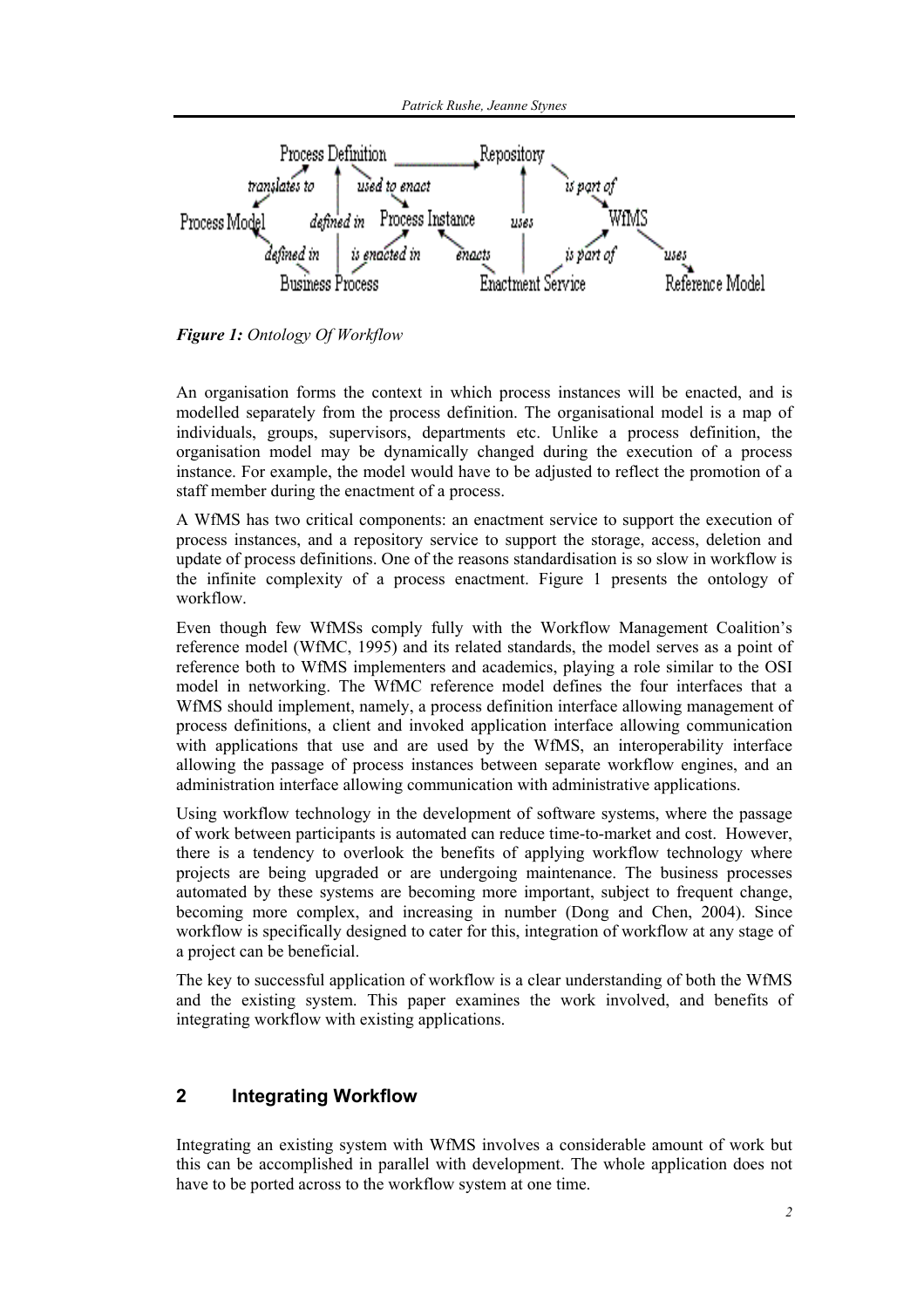## *2.1 Obtain A WFMS*

The first step to integration with workflow technology is to obtain a workflow management system. There are three ways of accomplishing this, namely build, buy or adopt. As always, performance, reliability, cost and scalability will all be factors.

Though rarely considered, building a lightweight WfMS can be a viable option when integrating with an existing product as its interfaces can be tailored to suit the client application, especially in the area of participant management. This can also be a low cost option, as the developers need only implement those features of the WfMS that support the existing application's business process. For example, if the application does not involve parallel processes, it is not necessary to build a WfMS capable of handling them. However, note that designing a new WfMS generically can facilitate its reuse in other projects. Technical support is not an issue as those who build the WfMS can provide in house expertise.

Buying a WfMS is rarely cheap. Installation and licensing fees can be excessive, especially where the WfMS is only going to be used for one project. Also, developers will have to spend some time learning how to use and interface with the system. As commercial systems need to provide a wide array of functionality, they are often very complex systems.

An alternative is to adopt an "open source" system such as JPBM, OpenSymphony, OpenFlow and others. These systems are free, and are built by internet communities. While developers generally recognise the quality of open source products, customers are often reluctant to accept this software due to concerns over quality. Also, most open source projects do not have free technical support; in some cases, it is very expensive to obtain.

## *2.2 Process Modelling*

The ultimate goal of process modelling, which is the next step in integrating with workflow, is to develop a process definition that clearly specifies the business process automated by the existing application. A process definition consists of cases, transitions, states, resources:

- A case is "a product in progress" that is traversing an instance of a process.
- A transition represents an activity; a logical unit of work that will result on the case being moved from one state to another.
- A state (*workflow state*) is a particular point along the process which is the cumulative effect of the sequence of transitions fired so far.
- A resource is a means of completing a transition, or a group of transitions. It may be a person, a machine or an organizational group.
- A process is a network of transitions that allow a case to be completed.

Fig. 2 is a model of a conference room reservation workflow that might form part of a facility management system. The circles represent states, and the squares represent transitions. An arrow from a state leading to a transition indicates that should a case be in that particular state, the transition can fire. An arrow leading from a transition to a state indicates that after the firing of a transition, the case will move to that state.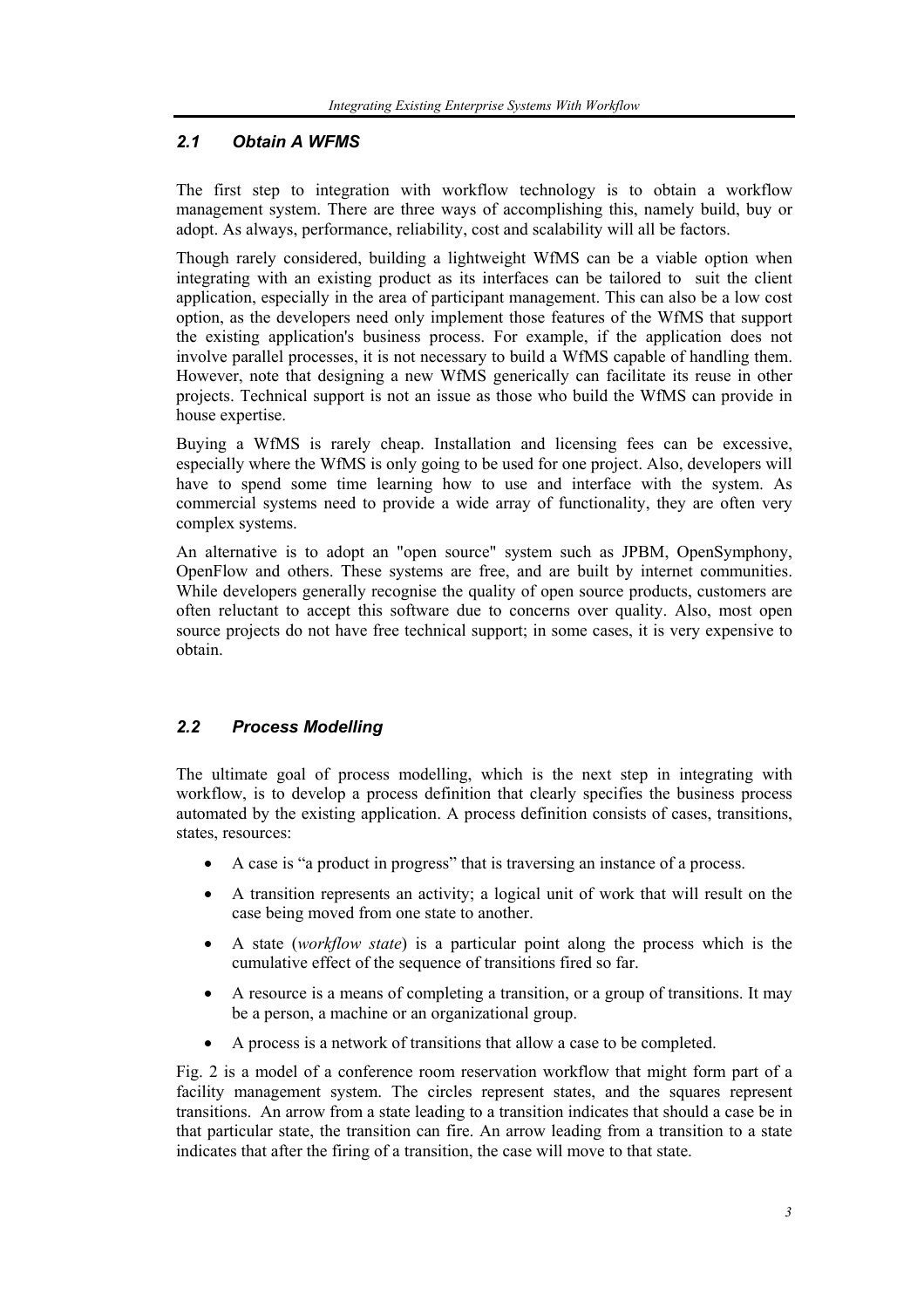Fig. 2 is a Petri net, which Van Der Aalst proposes as a suitable media for the expression of business process models (Aalst, 1998), and a subgroup of Petri Nets called workflownets or WF-nets is defined for this purpose. Time WF-nets (TWF-nets) are an extension of WF-nets that add the capability to model time constraints (Ling and Schmidt, 2000). Like all graphical models, Petri nets are easy to understand. Since Petri nets use a formal semantics, ambiguities, uncertainties, contradictions are avoided. Their expressiveness means that selective, parallel, iterative and sequential routing can be catered for. Moreover, a formal mathematical basis allows for the application of existing analytical techniques.



*Figure 2: Petri Net Of Conference Room Booking* 

It can be difficult to identify the atomic activities in an existing system and to pick the correct level of abstraction for the model. If one delves too deep, the model becomes unmanageable and overly complex. For example, an insurance claim process definition could have a transition called "Fill in claim form" which could be decomposed into "Fill in surname", "Fill in first name", "Fill in address", etc. Whether the latter level of abstraction suits the application is questionable if all the details are filled in on one form in the existing application. Hence, the atomic transitions will have to correlate with the atomic activities of the existing application.

The models must then be mapped to a process definition language (PDL), or to some format that the WfMS can understand. PDLs are an XML meta-language for the expression of process definitions. Many PDLs exist, among them XPDL and BPML. It is worth noting that while proponents of certain PDLs claim that they offer the required tool for workflow definition expression, opponents claim that they are lacking in expressiveness, are largely proprietary and lack properly defined semantics(Aalst, 2003).

#### *2.3 Modelling The Organisation*

Another aspect of the existing system that must be modelled is the organisation within which the various business processes exist (Klarmann, 2001). Generally, this will be modelled in the existing system already. For example, most enterprise systems will include information about different users and their privileges. This information must be made accessible to the WfMS. When integrating with an existing enterprise system, there are two approaches to making this possible: either provide an interface that allows the WfMS to access the information via the existing application, or offload organisational information into a separate component that is used by both the WfMS and the existing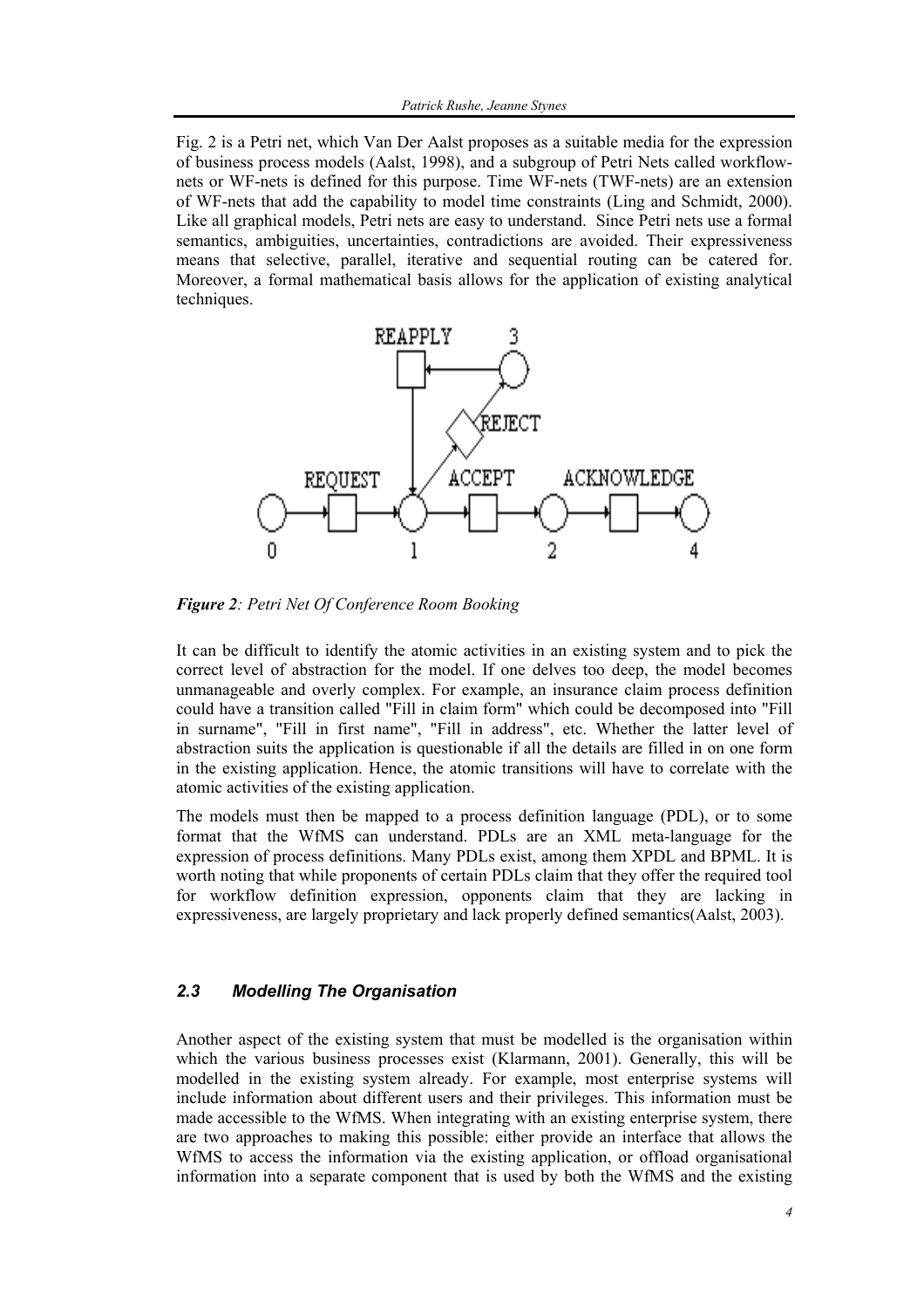application. The former is fast, the latter allows for the separate component to be generic, facilitating re-use.

The WfMC has published a model specifically for modelling an organisation where the model will be used in a WfMS. The model is based on only four participants, namely humans, roles, organisation units, and resources. The model also takes into account the idea of substitutes, that is participants that can assume the rights of others, and the idea of supervisors, who can assume the position of subordinates.

## *2.4 Moving Flow Control*

After modelling the business process that the existing application implements, it is necessary to remove the flow control from the existing application. Before workflow, the business process was expressed in the code of the existing application. Since it is now expressed in the process definition, it is no longer needed in the code. Removing the flow control can be a tedious process; however it is not necessary to remove it all in one go. Primary business processes can be migrated immediately but supporting processes such as adding a member of staff need not be migrated for some time, if at all. In the later case, no changes are made to the existing application. It is still possible to add a member of staff; the application just does not use the workflow engine to facilitate the process.

Generally, the flow control for a process instance can be recognised in the code of the existing application as a form of status management. For example, a particular insurance claim has a status of "pending approval". The option to approve the claim is provided by the system to the investigator based on the value of the status variable. This is hard coded into the application. This type of logic must be replaced with calls to the workflow engine. The basic flow using the workflow system would be:

- 1. Claim investigator logs in to existing application.
- 2. Existing application calls workflow system and checks what work is available for investigator.
- 3. Workflow system returns that he can approve the insurance claim, or reject it. This is passed back through the existing application to the investigator.

When, for example, the investigator clicks "Approve", the WfMS is notified that an "Approve" transition has fired; it then updates the process instance, moving its state to "Approved".

An activity is generally a composite of several smaller activities, each conducted by individual components. Since each component has to call the next to pass control, components end up being tightly coupled. A benefit of workflow is that it handles flow control so that components no longer need to be linked together. The WfMS will instruct each one to carry out its small activity in sequence, without the components interacting directly with each other. A major benefit of using workflow, and developing components that are workflow driven, is that the components are generally more lightly coupled than traditional components. This is important in reuse, as lightly coupled components have few dependencies thereby reducing the number of components that must be included in any new project where the component is used. This effectively reduces the time-to-market and cost of development, as less components have to be built or adjusted for use.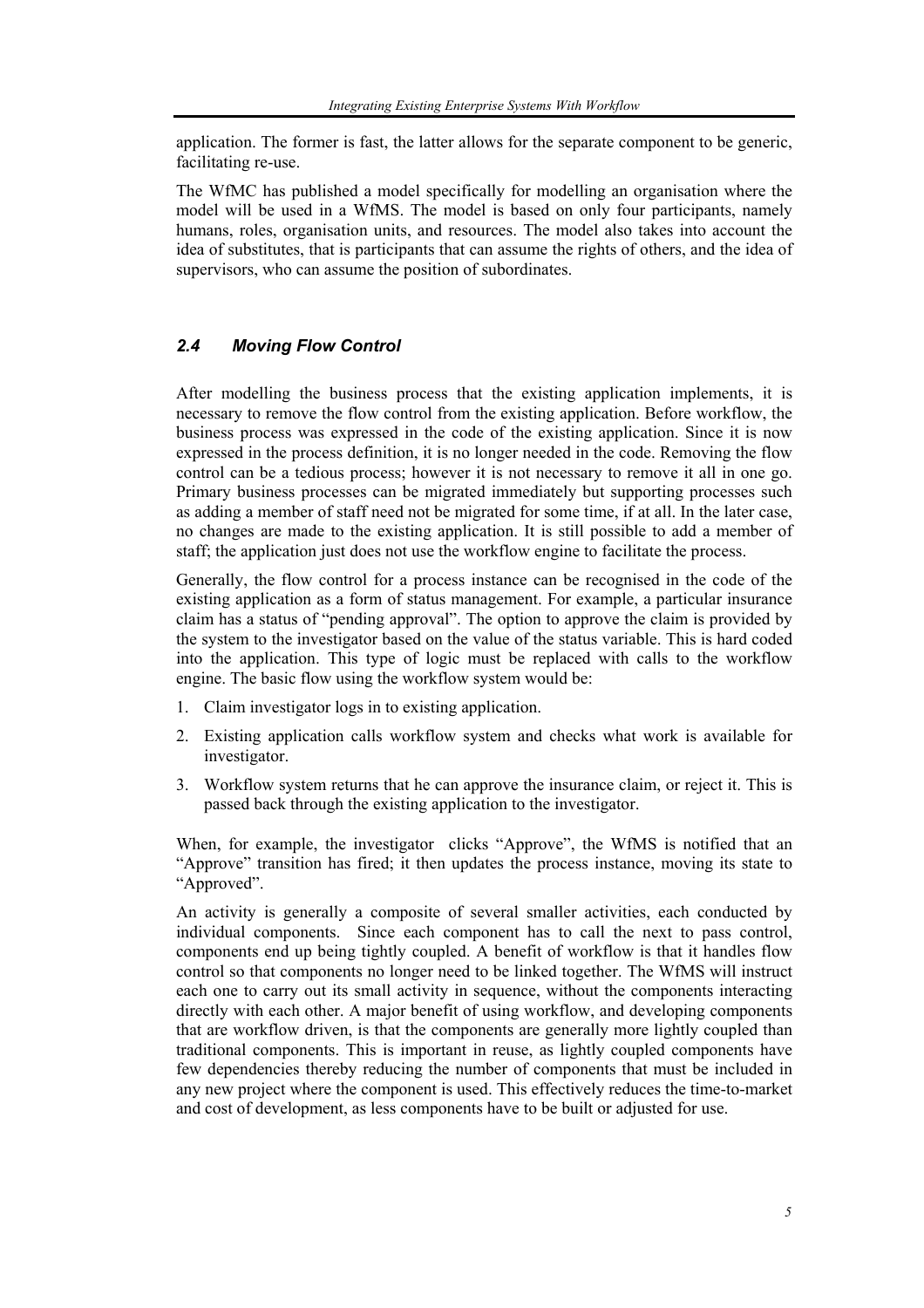## **3 Case Study: Real Time/FM**

This section documents an instance where an enterprise application was successfully integrated with a WfMS. The application is Real Time/FM developed by Spokesoft Cork. Real Time/FM is a J2EE facility management product. The original version imposes a generic facility management business process on its customers as a pre-requisite for its use. To provide a service that is more in line with existing procedures within an organisation, a decision was taken to incorporate a WfMS that allows the business process of the application to be specialized for each customer.

To facilitate easy integration, a J2EE WfMS was required. Open source projects lacked technical support and commercial products were excessively expensive. A new WfMS was built specifically for the project. The implementation of the WfMS followed the WfMC Reference Model and associated standards as closely as was practical.

A walk-through of the original Real Time/FM was performed to establish its business process. The information was expressed in a Petri net and then translated into a process definition language, based on XPDL (WFMC, 2002). This is now the default process definition on installation, specialized upon request from customers. Specialisation involves changing the process model to suit a particular customer.

Organisational functionality was already part of Real Time/FM. The decision was made to remove this functionality and transfer it to an independent component to facilitate the component's reuse. An organisation manager component was created, responsible for maintaining and updating the organisational model. Additional functionality was provided, allowing the relationships between individuals and process instances to be mapped. While the back end functionality for organization management was changed, the GUI at the front end was not. A user of the new system would not be aware that Real Time/FM is no longer in control of organisation management.

The next step was to integrate the WfMS with the existing application. A staggered approach to this integration was adopted, allowing the development of user functionality to remain the priority. At first, Real Time/FM was passively integrated with the WfMS. This means that Real Time/FM functions as normal while using the WfMS to duplicate its behavior. The options made available by Real Time/FM and those derived from the business process definition by the WfMS were compared to insure they matched each other. When the business process had been validated, Real Time/FM over time relinquished flow control to the WfMS.

The actual integration of Real-Time/FM with the WfMS involved removing business logic from Real-Time/FM and replacing it with simple calls to the WfMS. Before integration, business logic was generally expressed in complicated code that used a state variable to make decisions. After integration, the code just involves a simple call to the WfMS passing relevant information, for example the person who is logged on. The WfMS then uses this information, and applies it to the process model to make the decision.

On completion of the integration of Real Time/FM with the workflow engine, the original Real Time/FM and the new version were stress tested. A significant difference in performance was not present, but the WfMS did increase the footprint of the application in memory as the process definition had to be cached in order to reduce access time.

The GUI provided to the user when the system is operating using the default business process is the exact same as before integration with the WfMS took place. However, as specialisation of the business process occurs, the GUI dynamically changes to represent the new business process. The actual development of a GUI for a system that incorporates WfMS functionality is dramatically reduced. This is because the GUI code does not have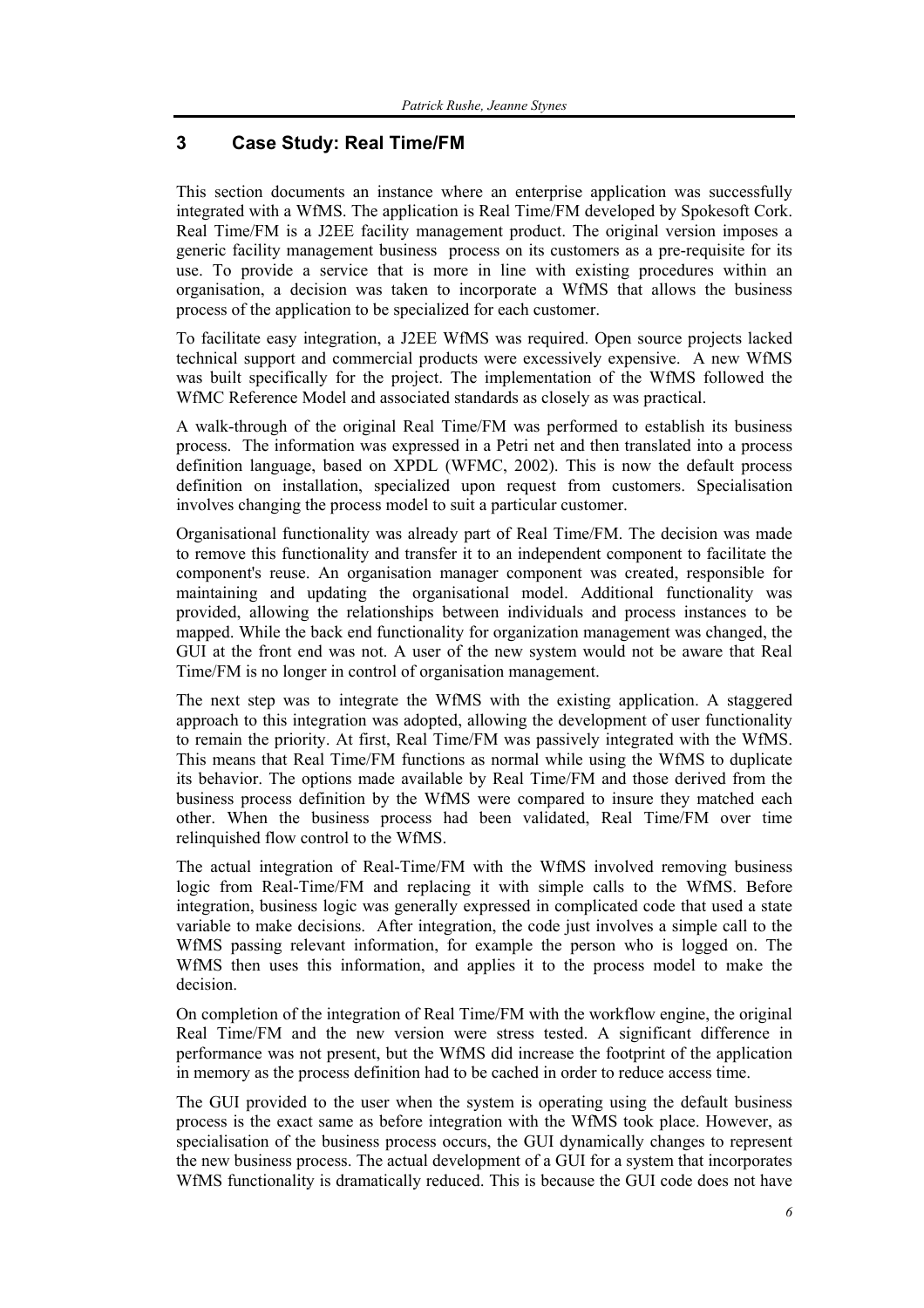to incorporate business logic to make decisions on what a user can do. Instead, the GUI can simply call the WfMS and it returns a list of tasks that a particular user is allowed to undertake. This list can be represented to the user as a simple menu. Hence, development and maintenance of the GUI for the product was simplified dramatically.

## **4 Conclusion**

This paper presented the ontology of workflow and a summary of the steps necessary to integrate this technology with existing enterprise systems. We documented how an enterprise application, Real time/FM, was successfully integrated with a WfMS.

The new Real Time/FM demonstrated that the use of workflow facilitates reuse, thus reducing time-to-market and costs. The product is now more configurable as the supported business process can be dynamically adjusted without affecting the application code. One beneficial side-effect of using workflow technology was the discovery of the requirement for a far more complex organisational model than was originally provided. This was incorporated in the new component designed for organisational management. Even when workflow technology can not be fully integrated, insights can be gained that enable designers to develop more refined and better structured applications.

Distributed technologies such as the Common Object Request Broker Architecture (OMG, 1999), and Java Remote Method Invocation (Sun, 1998) greatly enhance the viability of WfMSs. They allow workflow systems to be spread over disparate locations, easing performance problems. They simplify communication between clients, invoked applications and WfMSs. They support distributed workflows: multiple WfMSs interoperating to execute a single process instance. Using the J2EE or .NET platforms, WfMS implementers can offer communication over any number of protocols.

## **References**

- Aalst, W.M.P. van der, (2003): Don't go with the flow: Web services composition standards exposed, IEEE Intelligent Systems, Vol. 18, No. 1, pp. 72 - 76.
- Aalst, W.M.P. van der, (1998): The application of Petri-nets to Workflow Management, Journal of Circuits, Systems and Computers, Vol. 8, No. 1, pp. 21 - 66.
- Dong, M., Chen, F.F. (2004): Petri net-based workflow modelling and analysis of the integrated manufacturing business process, International Journal of Advanced Manufacturing Technology, Volume Online, Springer-Verlag, London.
- Klarmann, J., (2001): Using conceptual graphs for organisational modelling in workflow management systems, "In: Proceedings Professionelles Wissensmanagement ", Baden-Baden, March 2001
- Ling, S., Schmidt, H. (2000): Time Petri nets for Workflow Modelling and Analyses*,*  IEEE International Conference on Systems, Man and Cybernetics. October 2000 Vol. 5. pp. 8-10
- Object Management Group (1999): The Common Object Request Broker: Architecture and Specification, Minor revision 2.3.1, OMG TC Document formal/99-10-07
- Scholz-Reiter, B. and Stickel, E. (1996): "Business Process Modelling", Springer, Berlin, 1996, pp. 313-332